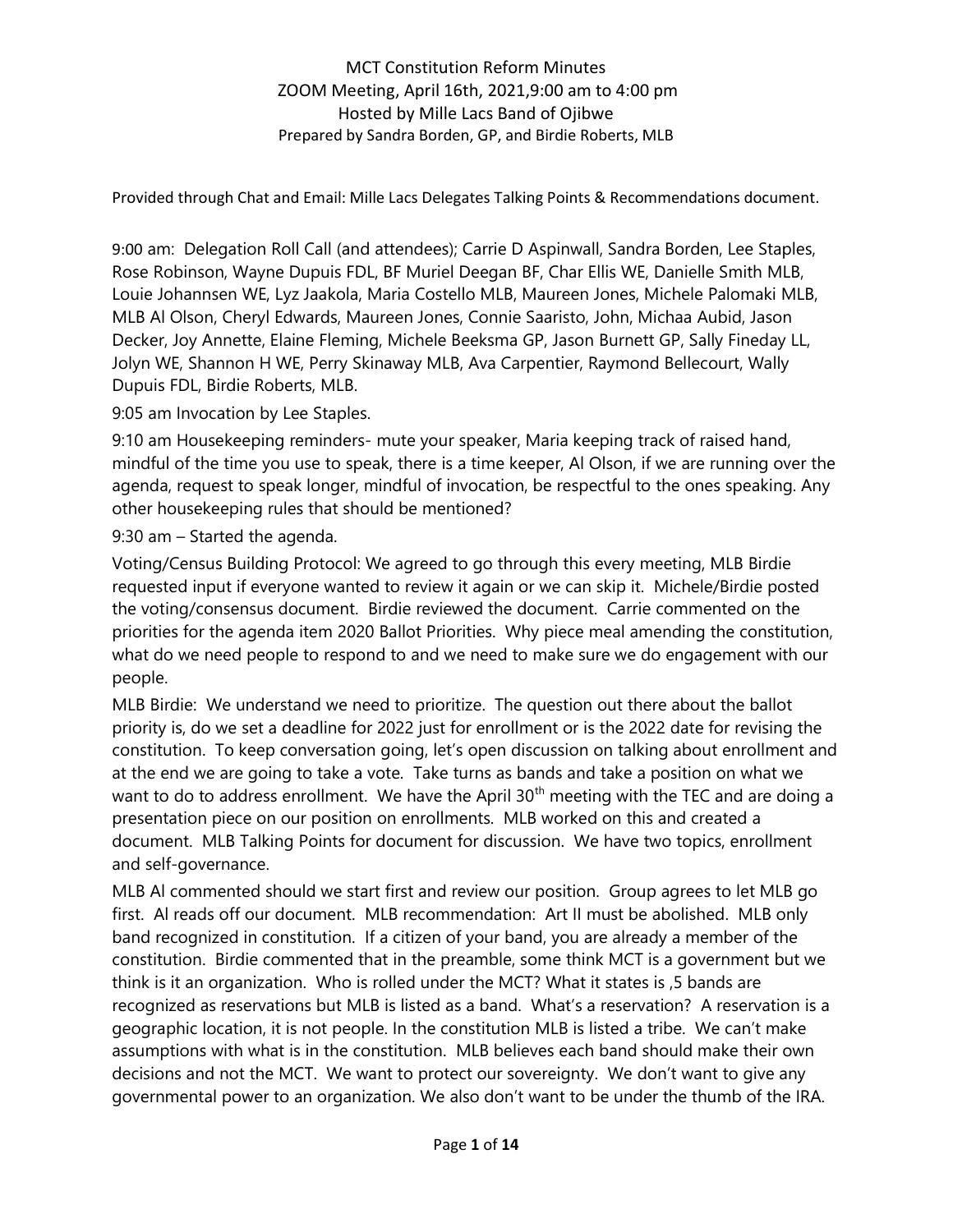We want to put more weight to our sovereignty and not give it to an organization. What does everyone think? LL Carrie commented that was a lot of work and think MLB may be on to something.

Michaa commented. The Constitution was worded that way because the Mille lacs reservation was considered to not exist at the time of the constitution. Thus, the language is worded to refer to specific people who remained there at that time! It's just a hiccup in the language. He believes everyone determines their own membership now. Goes through the process as he understands it. Used the moratorium as an example of the bands making their own decisions concerning enrollment. Quarter blood is the issue. Ability to transfer in from other bands is determined by the bands.

- One sovereign Nation (currently) vs. Individual Band Sovereignty
- Enrollment (based on above)

Citizen Engagement/Education is the most important priority.

Wayne submits a comment on chat. MLB agrees we want to see the blood quantum description removed from all language. We looked to the CFR for the language. This was sent to LL Jason Decker. We are in agreement with everyone, we want to see it taken out but we have to figure out legally how we can do that.

LL Carrie – How do we do that? We need an attorney to tell us how to do it right?

MLB Birdie: What is the MCTs lawyer role in this? We could use our own lawyers to confirm what to do. We use our own lawyers to help us find our documents. Do we use MCT lawyers or our lawyers. We still have not received a response for our questions from the last TEC meeting. We know we are not 100% certain on our accuracy. We are going to ask our lawyers to validate our findings.

WE Joy Annette: We are not horses, dogs, or slaves. We should not have a blood quantum; it is greed that is holding us back-how will our resources be allocated. We need to protect our resources; each band can determine how their resources are going to allocated. We can have application and grants. Hunting, band citizens then everyone else. The blood quantum is not the issue, its our resources. They don't have a voice, they used to. How are we going to use and allocate our resources; how will each reservation manage it? What needs to be included in our constitution is how we recognize our resources and we should speak on their behalf. Used to be done that way.

MLB Birdie: Speaking of funding, the government basis funding is for basic services and it's based upon enrollment numbers. Can we get to a place where we don't need to rely on the funding from the government? The Federal government funding is only available to members with the blood quantum.

LL Jason Decker: Indian Reorganization Act has the definition of Indian. You do not have to be organized under the IRA. Definition of an Indian. He reads the CFR. It's interpreted from his understanding. Native living outside a reservation or no reservation. Like St. Croix, they were allowed to organize outside the reservation. There are no blood quantum requirements for tribes that organized under reservations.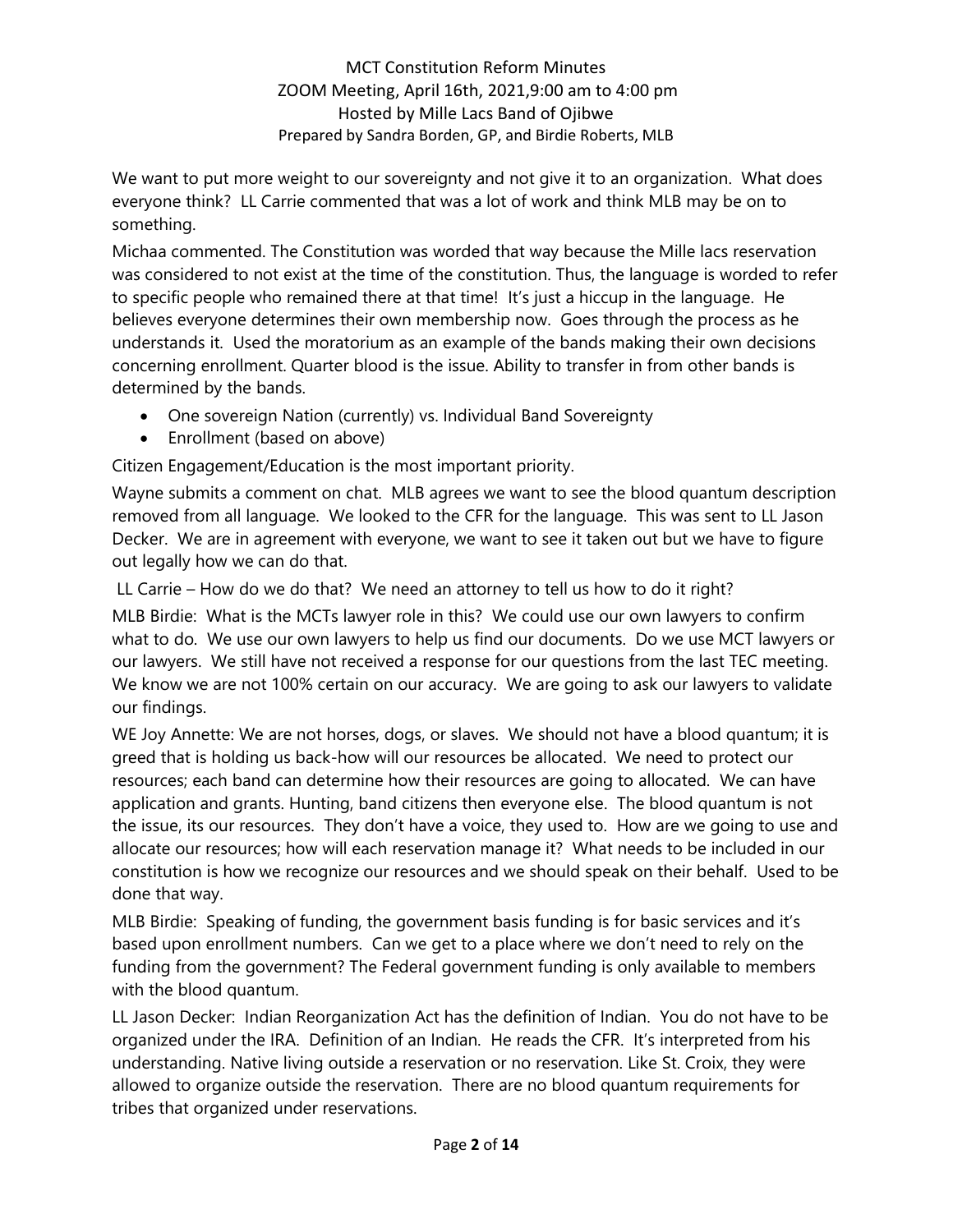Steve Thomas FDL: has a few ideas. What is our charge when we first started? Are we supposed to get this done by 2020? Has there has been some distinction amending the Constitution vs a new Constitution? If we are operating outside our charge and outside our time limits, this may destruct our whole process, we need to know what our boundaries are.

Sally Fineday LL: The original MCT Constitution does not represent us and was not written by us. Each nation gets a vote. Stop using the terms bands and reservations. We are NATIONS since the beginning of time. We should remember the document was not written by us. Continue to say this is who we are. This document has nothing to do with us. We are the Anishinaabe of ". We need one document that says Anishinaabe but really titles are titles. All the six nations were together. We were forced to separate. Happy someone is looking at the legal aspect of our project. We want respect from others as to who we are.

Jolyn WE: Concern with whether all items discussed would have support. There are ongoing field solicitor opinions regarding tribes being recognized. Do we take in consideration all these things that are going on? We need to gather that other information too and put it all together because certain parts will not be accepted.

MLB Birdie: requested do we want to go through tribes and hear their recommendation?

LL Jason Decker: Process, we will have to call a Secretarial Election, meaning we will have to get feedback with the Secretary. There is a process to start asking the Secretary. How do you think this will impact our relationship?

MLB Maria: There are some comments in the chat box.

Nookomis Debra: how is Red Lake able to maintain themselves without 'government funding'?

WE Joy: We were "charged with constitution "REFORM" not constitution re-wording. We as a delegation were not given a deadline.

Debra: Burn the constitution since we didn't write it.

MLB Birdie: Let's continue to go through enrollment recommendations.

LL Sally: Can we do breakout rooms.

LL Carrie: John and I will set up breakouts.

Muriel Deegan BF: wants to join any breakout group since she is the only member of her band presented. Thanked MLB for their work, she also feels that we have the right to decide our membership. Not pro blood.

GP Marcie: we will accept Muriel in Grand Portage break out.

GP Michele Beeksma: Breakout room- vote by delegate or the wider group?

LL Sally Fineday: we are voting with feedback and we will go through this cycle.

Birdie Roberts MLB: we are compiling options.

Michaa Aubid: we support what we heard. Hundreds of our people want to come home. There is a group on this Zoom.

10:40 am Breakout Rooms.

Delegates return from break outs.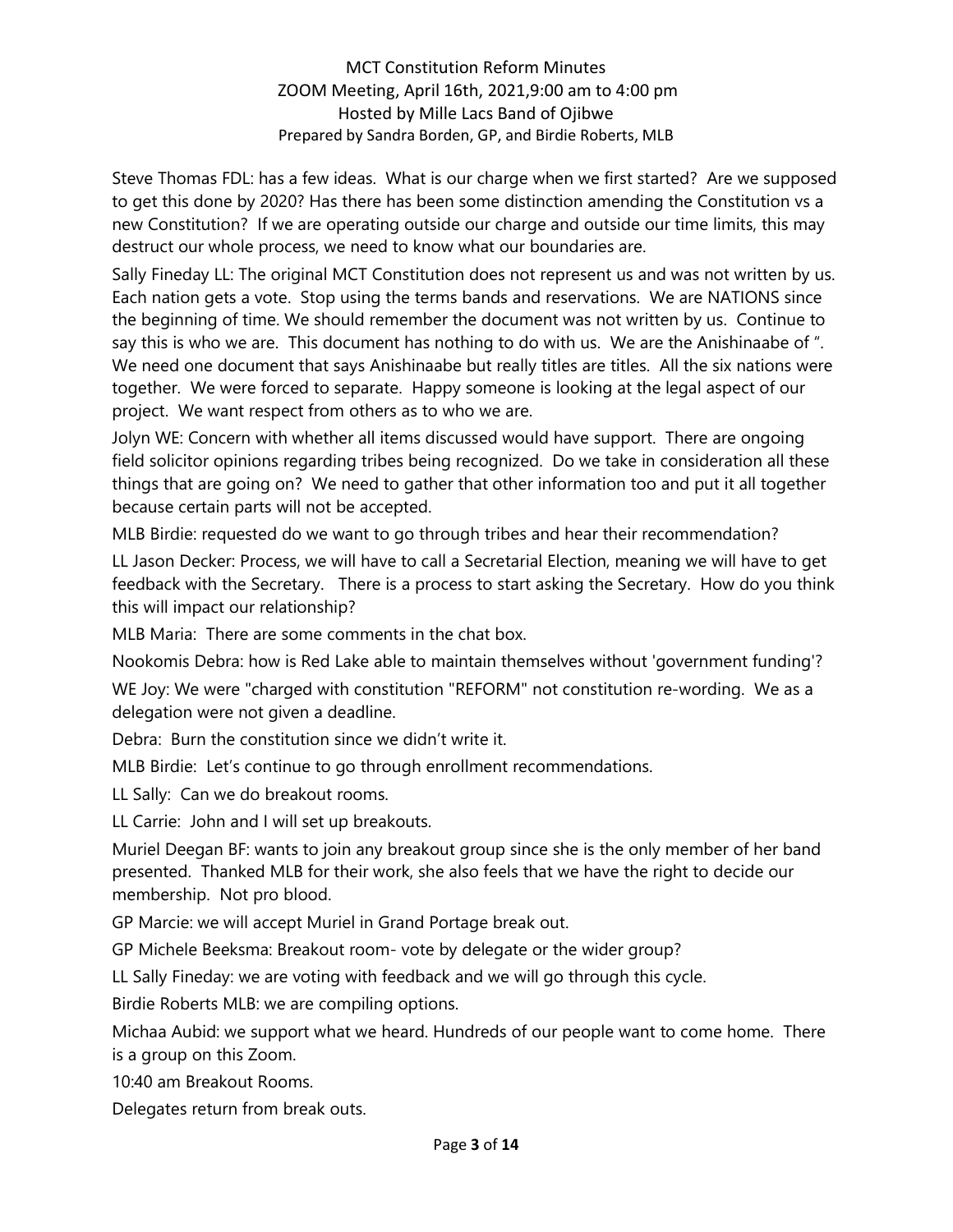FDL Cheryl: we should be discussing these topics at our own meetings and eliminating breaking out in groups to have our conversations as a band during this meeting. Talked over agenda, we changed the schedule, we will talk enrollments until 12. After lunch we start at 1 for the governance. MLB is done. FDL next.

Michaa speaks. Wolf Child case. Court ruled the bands can do their own membership. Shakopee had won that case. Court doesn't intervene with enrollment cases. Believes no one is going to interfere. SEC of Interior. Doesn't remember them interfering with MCT enrollment issues. Talked of someone being denied enrollment. Legally the bands can do what they want. MCT is more of a mechanism to protect.

FDL presents recommendations. They stated overall idea is we see the decisions should be made at the band level, eliminate blood quantum. No one else can challenge another band's enrollment. Believe whole system is inconsistent. Appeal process. Reduce Article to what is happening today.

LL: We are the only deciders of our enrollment. This constitution is not valid and ultimately draft an alliance. LL should have its own constitution.

GP: We want the idea of being sovereign and make our own rules. We support each band doing it. We want safeguards in place so new officials can't come along and undo all our work. No blood quantum, make sure we are not eliminating federal funding at the same time. Big impact. We really don't have full control of who is being enrolled. There is some control but not complete control.

WE: We agreed we want to stay together. Keep MCT but revamp TEC and RBC. We went to the model constitution and want to re-structure to something like that. Instead of five people making all the decisions for all the people, we want to bring the power back to the people instead of the five officials.

BP: I can't make a determination by myself. Wants to table until next meeting.

MLB Birdie: You can submit your options to TEC, do your homework and then give to TEC subcommittee to record. Covered MLBs position again.

Michaa: Our group agrees with WE position. Also support everyone and will back all these positions. We are here and think we should be counted as the  $7<sup>th</sup>$  delegation.

LL Jason – It makes sense that each reservation submits their position to the TEC Subcommittee. Give it a week. Deadline is by the  $26<sup>th</sup>$  of April because we go in front of the TEC on the  $30<sup>th</sup>$ . It's on enrollment and it's a recommendation. Joy but we don't have a consensus right now. TEC are discussions only.

 LL Carrie: The theme is we want to determine our own enrollments. Another theme is selfgovernance.

WE: Wants to stay as an MCT Tribe and not individual tribes.

FDL explained why we need a deadline and a consensus.

LL Wally: We have to figure out are we one nation or individual nations? We are full circle again and recognizing that. MLB is the only one recognized. We are the only people who is spread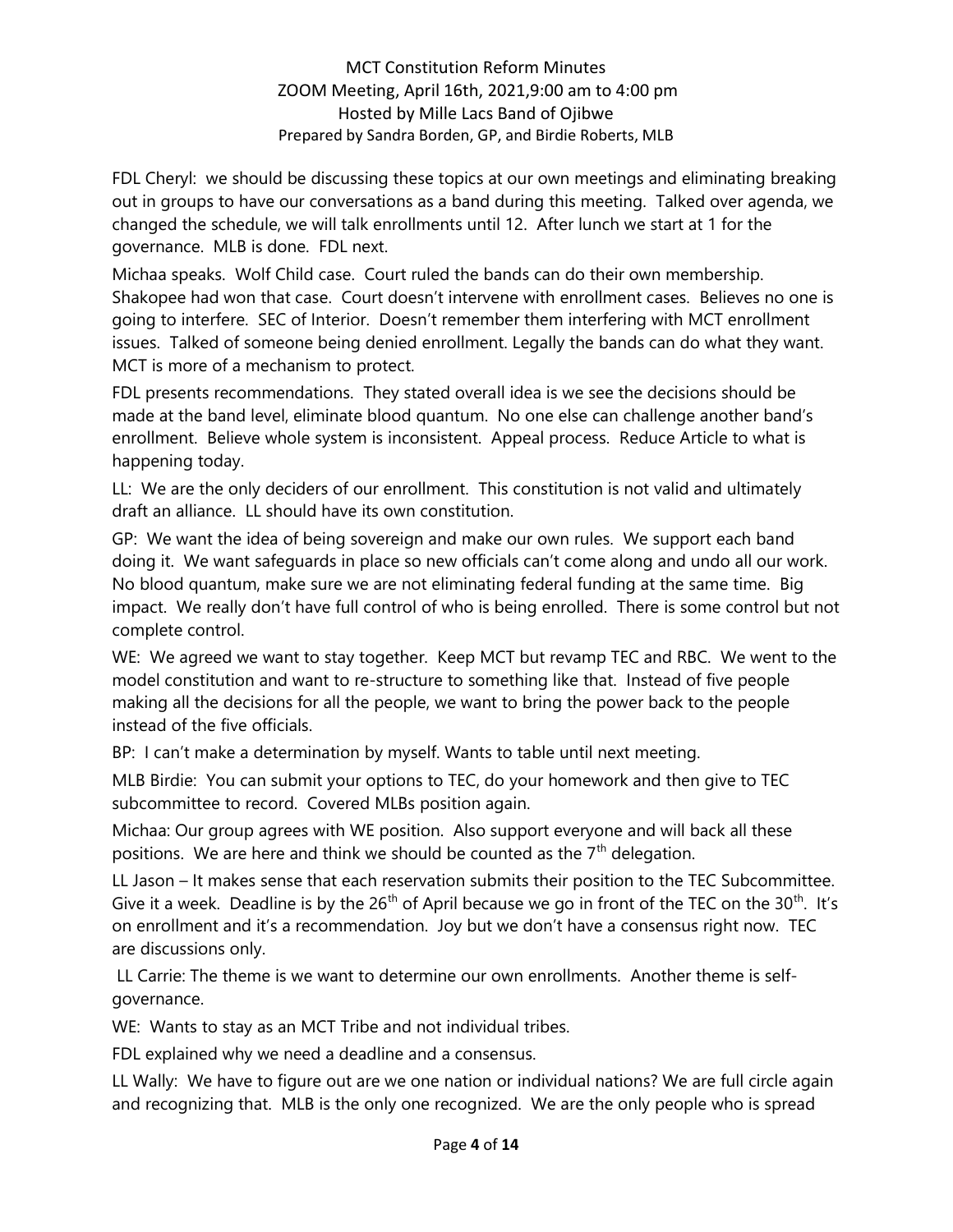out on six reservations within the U.S. We still have members all over the U.S. We as Ojibwe need to reunify with other Ojibwe tribes. Happy we are having this discussion.

WE Ray: Separate reservations. What is the process with individual reservations? MLB, we don't know that answer, that's what we are pursuing? WE, is it then we should disband and go our own way. We can go our own way and still stay together as one nation and still be able to control what we do on your own reservation. We need to settle those issues. I'm just confused right now on those issues.

LL Jason: There's good in our model for consensus. We are saying here where we are right now, but we could change our mind. We are setting our baseline.

FDL Steve: One issue we ran into was a lot of oversight issues. I respect the traditional values of things. And if you decided to switch village's they took you. We need to focus on this issue and figure this one out and then move on to our other issues. I think we are not as far apart on this issue as others may think we are.

MLB Birdie – We concluded the enrollment discussion, let's go to lunch and come back at 1pm. 12:00 pm Lunch

1:00 pm Committee Reports

Mille Lacs Governance document was read. An "organization" (MCT) does not need a constitution. We want to minimize the authority of the BIA over the Mille Lacs Band. Sandy Lake and East Lake Bands were integrated into Mille Lacs. Also, there were 25 villages merged into six bands.

LL Sally Fineday: We have existed before the Europeans arrived. We here before the Europeans came here. We supersede everything. How do we recognize that legally?

MLB Birdie: We are looking at this too and we have to continue to do the research to find that answer. Even looking at our six treaties. We agree with being here before the Europeans. There are three sovereigns in the U.S. National, state, and tribal. That makes us quasi-sovereign. Our opponent is U.S. and we don't know how to do it yet.

LL Carrie: MLBs position is clear but question if we are getting into the nuts and bolts of this and it feels legal. Do we bring in someone who is an expert and help us with this?

MLB Maria: Where do we get the funding for this.

LL Carrie: Our govt has committed to contribute funding to help us. This person would be of our choosing and LL will cover the cost. Are we getting to a place where we need that? What MLB created drives a lot of questions. There's a lot to be weighted in here. Do we now need legal eyes on this thing?

LL Jason: Keith Rechauld wrote a book on a constitutional process. HE was asked if he wanted to help us move along on this. We don't want to use the MCT lawyer. He is in an odd position to answer these questions, we need someone independent to clarify for us. Red lake when they talked how they worked on revising their constitution.

FDL: Agrees to bringing someone in to help us look at this from a legal sense.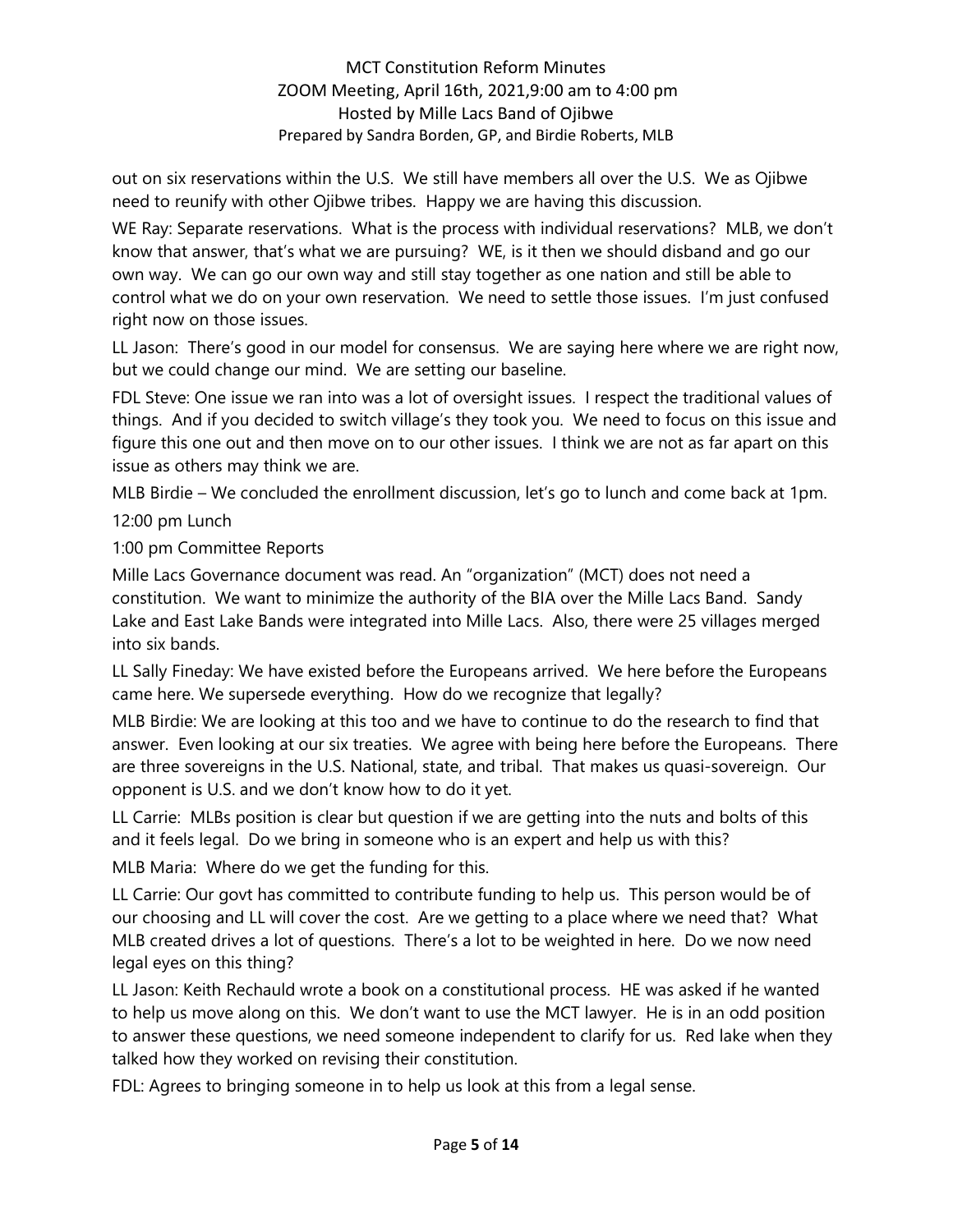LL Sally. The Indian Bar Assn. We can ask them to assist us pro bono. Jason spoke about the lawyer he knows

MLB Al: We need a law professor or a historian to help us with this.

LL Carrie: I'm hearing we need to bring in other resources. Putting together a panel or give Keith a call he could chime into zoom? She would volunteer to reach out to him.

GP Marcie wants to speak.

GP Sandra: Could we create a parking lot to put together our legal questions so we know what we want to ask. Carrie, recommending you call out your legal questions.

GP Marcie: We need to get this sovereignty right. We have the right to live under our own laws. We need to exercise our sovereignty. We need to write our constitution and stop asking for permission. She wants to write the constitution and then asked for a review. Lawyers give opinions. Do our work as our best and stop doing this piecemeal.

FDL Cheryl: Agrees with Marcie.

MLB Birdie: Asked BF to present. BF not present so we lost our delegation. We can keep going. We can't get any consensus now.

 GP Marcie: WE structure, thought it was good, we wouldn't use all of it. We should start with it and not reinvent the wheel. Document was posted. Carrie to also email. Go to FDL webpage and its posted there. Would we be writing different constitutions?

https://146a1cc6-3e12-47f8-98d4-

013d2ab604f4.filesusr.com/ugd/5aaad0\_e231a4e732294b76a7593c35b3c53bef.pdf

MLB believes the MCT is not a government, it's an organization. We don't believe MCT should be structured as a government. We have our own structure of government. We are against the MCT being formed into a government-like organization. We don't want to give our sovereign powers to an org. We support an alliance, there's value in working together. We could even consider eliminating the MCT altogether. Minimize powers under U.S. law. The theme is maintaining our own sovereignty and fall under a confederacy/alliance instead of the MCT. We got pieces to put this into place.

MLB Maria: We don't want to give any sovereign powers to the MTC.

GP Jason: If we decide to eliminate the MCT, would the services they provide we would take care of by tribe?

MLB Maria: what does MCT do for us? They exist because of us,

WE Ray: Doesn't want to eliminate the MCT but re-structure the TEC and RBCs. Joy we are a tribe; we are buying into them separating us. WE believer's we are one tribe.

MLB: Stated we are just expressing another option to consider. Our job is to create options and we are not authorized to make the decision on behalf of the entire tribe.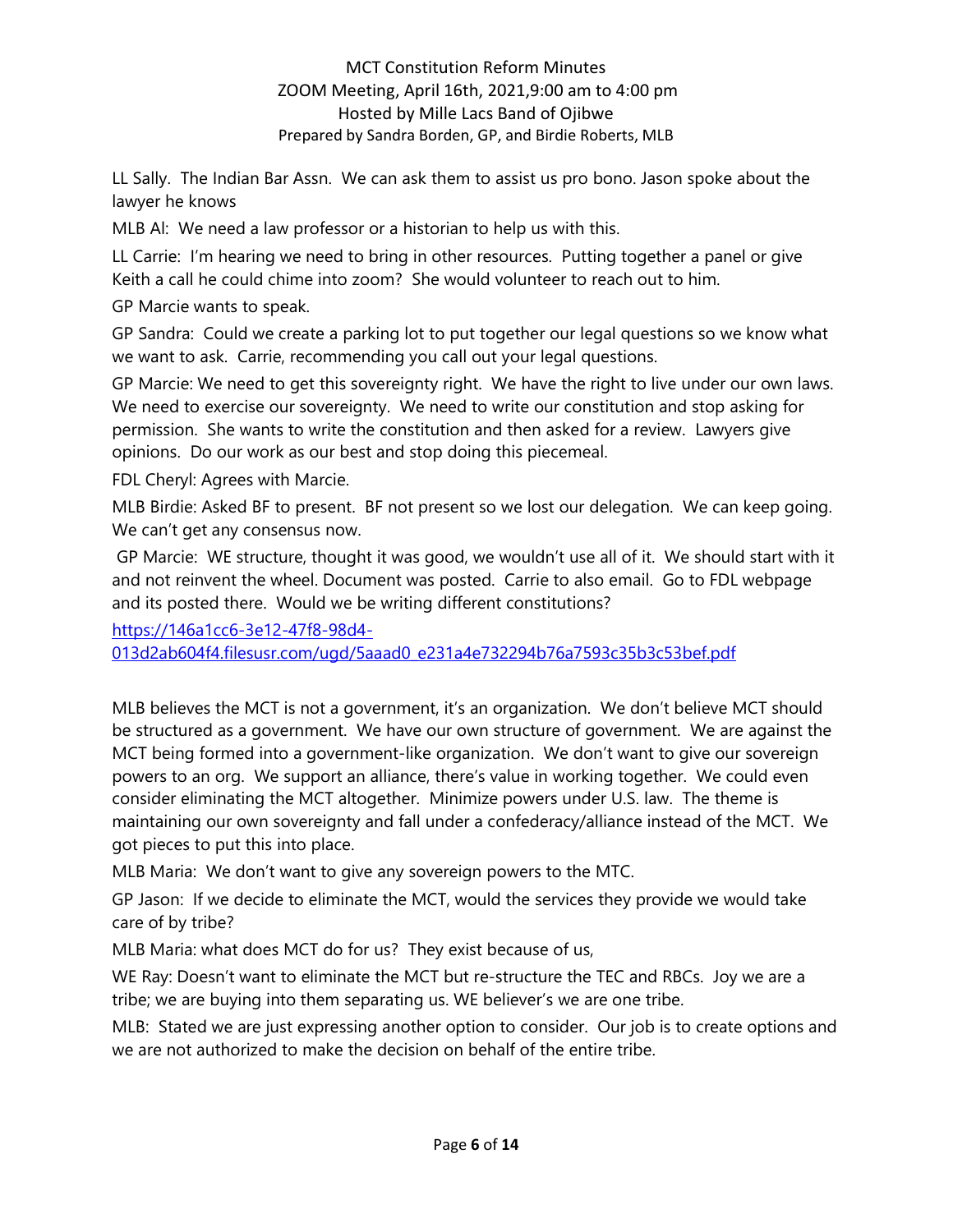FDL Steve: Where is it that we do it by villages. We are all one Ojibwe nation. Respect to our ancestors. Wants to get other bands in. Allow for autonomy. We have the ability to decide what it is. If you want to pave the road for autonomy, get moving and say what you want to do.

MLB and LL want to be sovereign and that's where we are leaning. LL wants to manage more of their services instead of the MCT.

MLB Maria mentioned MAST. There are so many things we can do.

WE Louie: If we give all the sovereignty to each tribe, what happens to all the other enrolled members off reservations, what govt. do they have.

MLB Maria: It doesn't change anything they would stay with their own tribe.

WE Ray: Thinks it's a bad move, U.S. Government wants to divide us and conquer us. We need to stick together and be one people. We should stick together.

Michaa: Seems like it hamstringing us but we can work through it. We are the only tribe where we are allowed this structure by the US govt. We should think about how good it is to be together.

FDL Lyz: Each person has sovereign rights, its not an absolute. Carrie observing themes there are still questions are we going to be separate. The tribe remains intact. Only making decisions about our own people in our villages and bringing to the larger umbrella when needed.

WE Ray: govt thinks they are handing out privileges, that not true. Govt can't give that or take away. Born with that sovereignty.

MLB Al: Why would we want to organize under the U.S. law that believes they are giving us those privileges?

WE Ray: Take away that power from the MCT. Structure so we all have a say. We need to structure the MCT the way it is in our communities. We still need the umbrella to stay together and then become independent financially. We are one. We want to stay together but change the role of MCT. Citizen Act was a fraud. Naturalization and born in their own domain. That's not us.

WE Joy: Commented on treaties. That's why we have reservations we need to be under one umbrella that we control. Ray, exclusion is what protects us from them. Wants to present this idea to the group.

MLB Birdie: We want to get out from under the IRA and create those alliances. We are all over the country. Talked about treaty to treaty and connect together. Birdie used the example of the MLB Treaty rights on hunting, fishing. To have the flexibility to determine who a tribe should align with based on the needs of the tribe. We need to reshape the MCT.

WE Roy: The MCT was created to distribute the funding. It's another thing to change

Michaa: We should be like water, where we need help, we can get the help from others. 1963 took away our representation. Delegations came from each village to bring forth the local issues. There's not enough representation for the people. LL and WE 1855 treaty as an example.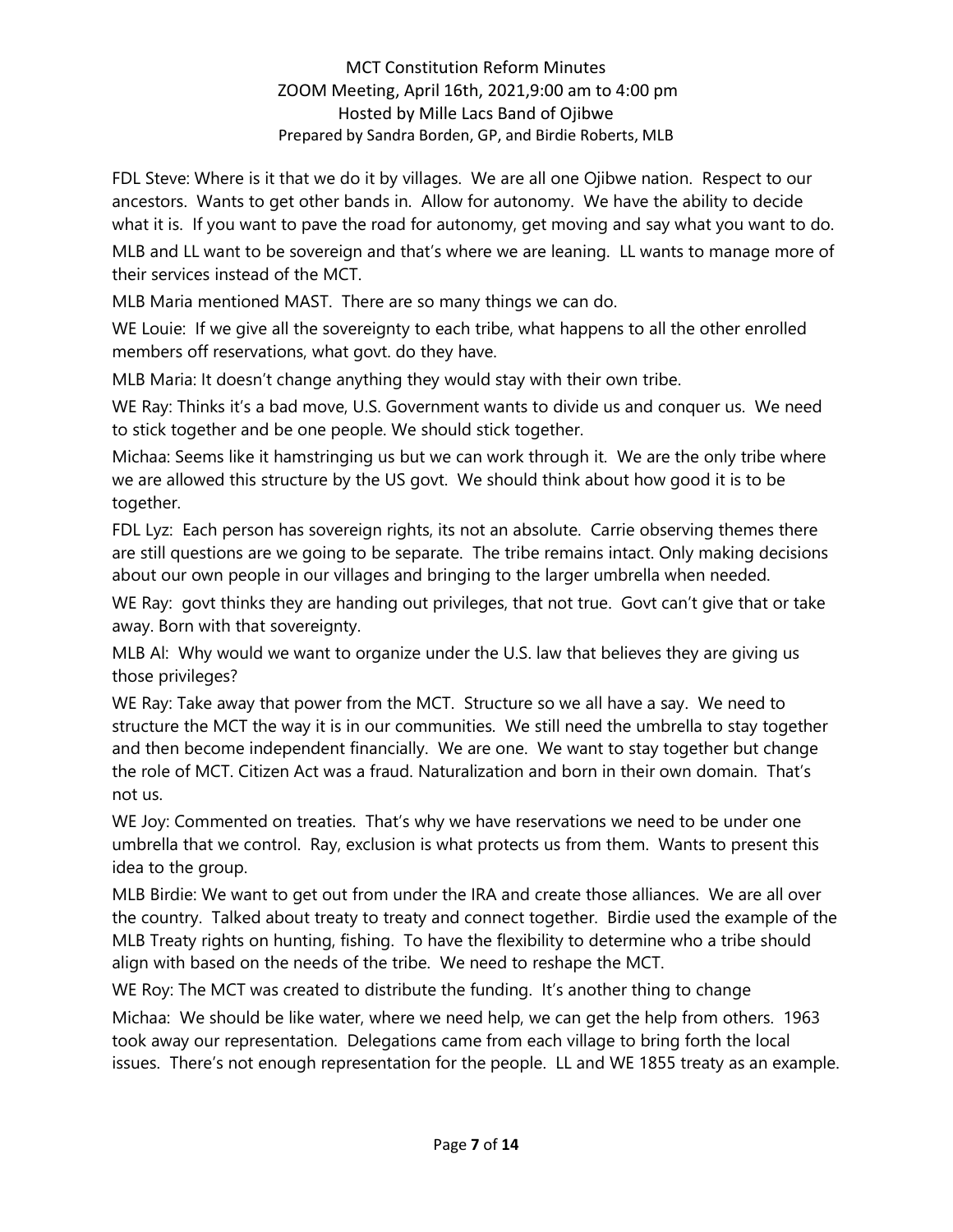WE Joy: Enrollment indicates blood quantum, what happens to the enrollment office. We need to disassociate ourselves from the blood quantum issue. It goes back to each reservation to take care of their resources. It's simple, I don't know why everyone can't see that. Other tribes don't have the problem of blood quantum. We just need to do a census of who is part of the reservation. Take it down to the simplest level. Ray: Enrollment was intended to eliminate us.

LL Carrie: it sounds like we are leaning to direct lineage and take away the fractional system. This is what the people are thinking they don't come right out and say that but that is what I'm seeing. We still need to get everyone's position on governance. Let's continue on governance. Go ahead with Boise Forte. We can continue with this topic later. Carrie lets go through the other bands but they might not be ready but keep going to get what their thoughts and positions are on governance. I'm hearing we determine what the MCT does for us.

BP Muriel: Right now, Mille is trying to update who is currently on their committee. Goes through the current members. No meetings have occurred lately so we have no position on the topic today. BF is in process on governance.

LL Carrie: Asked Rose, Elaine to give LL position on governance. Rose - for some us this process is cumbersome but needed. We have to be able to have the time to talk together and figure out what we support. The governance piece, the MCT, the function and responsibility, there can be a lot of changes. Traditionally, we had more delegates with more representation. We don't have enough representation at the TEC level. That needs to change. Maybe the MCT provides other functions but not authority over the tribes. An example is elections, may not be necessary. We need to be thoughtful as we move forward. MCT should be an organization that supports our tribes, MAST is more technical assistance, lobbyist such as child welfare. Discussion focuses on child welfare and social issues. Rose - I'm aware of the timeline but sometimes we need to go over the times.

MLB Birdie: In the 1980's we created a 3-branch government for MLB. She is against MCT be made a governmental entity; minimize the authority of MCT or eliminate it.

Carrie: There is one Anishinaabe tribe. We are under an umbrella or (Liz) under the wings of an eagle.

Joy Annette WE: We need to reorganized the MCT until we become economically independent. Note: Wisconsin has *Midwest Alliance of Sovereign Tribes* 

http://m-a-s-t.org/directory/gaming/wisonsin/

LL Sally Fineday: Henry Flocken Presentation defines what we were/are before the constitution and we need to try to get back to it.

https://146a1cc6-3e12-47f8-98d4-

013d2ab604f4.filesusr.com/ugd/5aaad0\_cdfeb3c7114e45069c2423768a257e3b.pdf

LL Carrie listed the current options: keep it like it is, revise it because they are an org and not a tribe, do away with it all together, create an alliance.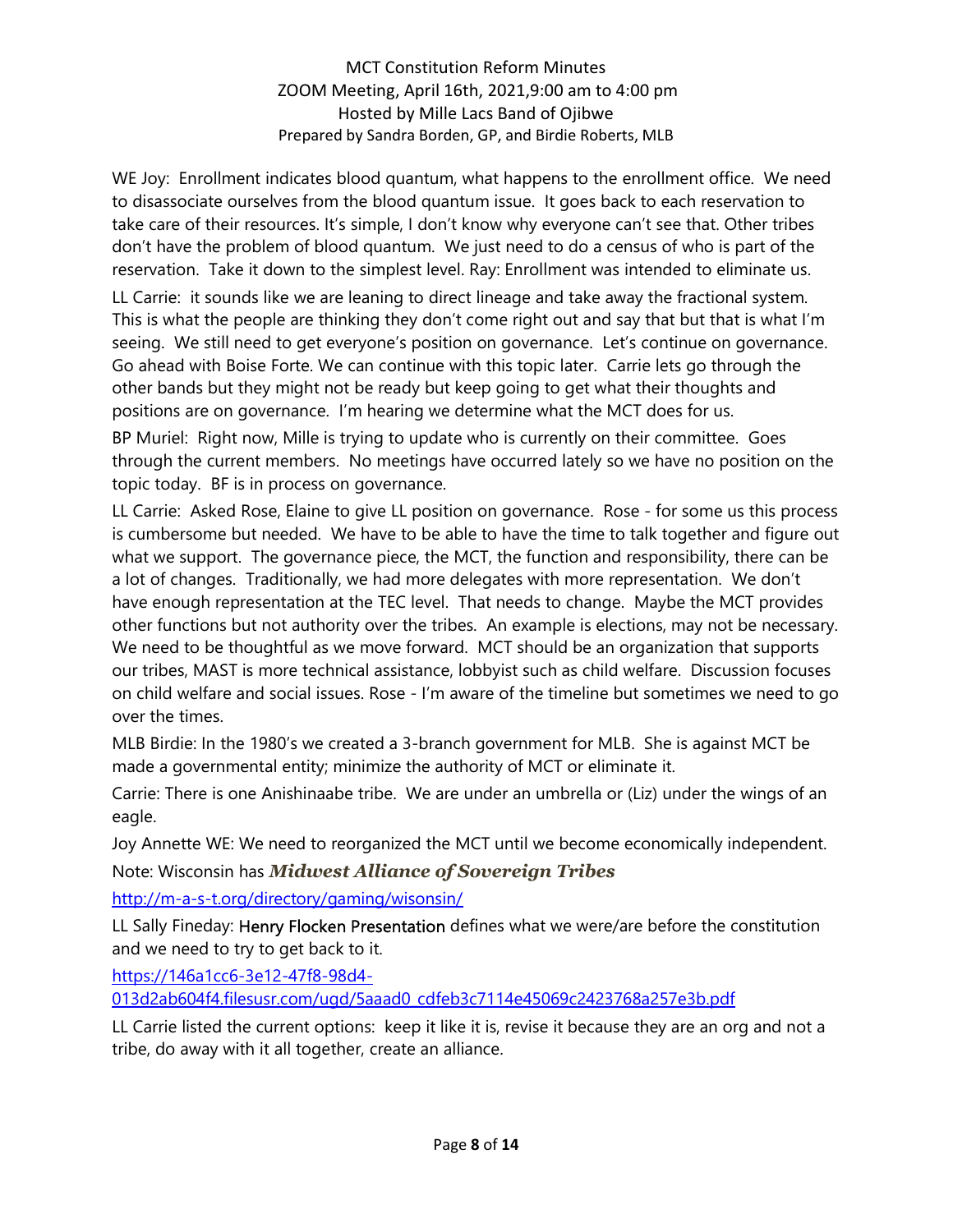WE Joy: MCT needs to be revamped, stay as a nation. Raymond Bellcourt- we need to restructure, stick together as a nation and a people. Each tribe keep their own autonomy but set up something that the money is distributed based on that tribe's needs, handled by each tribe.

2:45 pm Committee Reports

• TEC Subcommittee: FDL Cheryl: Has done a program summary of all the meetings except October and November 2020 because the minutes are missing. Carrie requested if anyone has their own minutes send them to Cheryl or her. MLB does not have last month's minutes, March. Carrie has edited Sandra's March 2021 minutes and will send out to everyone. Would like to hear what everyone wants to share in the MCT quarterly report. TEC Committee- want comments/feedback on reports by April 26 or sooner; found on MCT Constitution/Bylaws page and FDL website announcement page. Next meeting at Northern Lights Casino. Discussion of last TEC meeting and lack of accommodation for us. COVID rules limited participation for 40 chairs. If you want to attend to next TEC meeting, send your name to Carrie so that she can request that TEC accommodate the intended attendees. Any replacement, additions, deletions of the committee send names to Carrie. Carrie will prepare a one-page report.

FDLWayne Dupuis: Get statistics/data from the MCT actuaries, request that people make a list of data needed. Mattie- The Zoom/Webinar link needs to be sent out. TEC was supposed to set up a meeting with us, hopefully monthly, before our meeting the  $3<sup>rd</sup>$ week of the month. Cheryl – we suggested inviting the TEC to our meeting. Birdie- Mille Lacs wants a response on our legal memorandum. The TEC should make sure that the District Rep's getting community input. Mattie- Can we ask TEC members to commit to help set up meetings between their tribes' constitutional reform delegates and their respective tribal council district representatives? As a means of discussing community outreach or perspectives.

- Finance- tabled
- Education- no updates, will add legal and training.
- Survey Steve Thomas sent an email regarding a summary document and asking for major topics that we have yet to tackle, especially governance process. Wants Drafting committee to create documents to send out for informing people. We want more committee members, not all bands are represented. Hope to have the survey this summer, that means that a document needs to be provided to this group for review. Education and Drafting need a deadline. Multiple choice might work. Wayne Dupuis FDL- perhaps we present each of the proposals on membership and ask for a Likert type survey ranking from 1-5 for their response. Steve wants the contact information at each band for sending out the survey. Would like the Ed and drafting committee create something that is educational. Maybe we can have something by summer. Do a marketing campaign to get a good turnout. To get the votes we need. Get this more organized so we can ask the communities what they want. There were questions about this survey. We need to have a direction and determine what we are doing. LL Carrie, we need a document to respond to fairly soon if this is going to get rolled out by summer.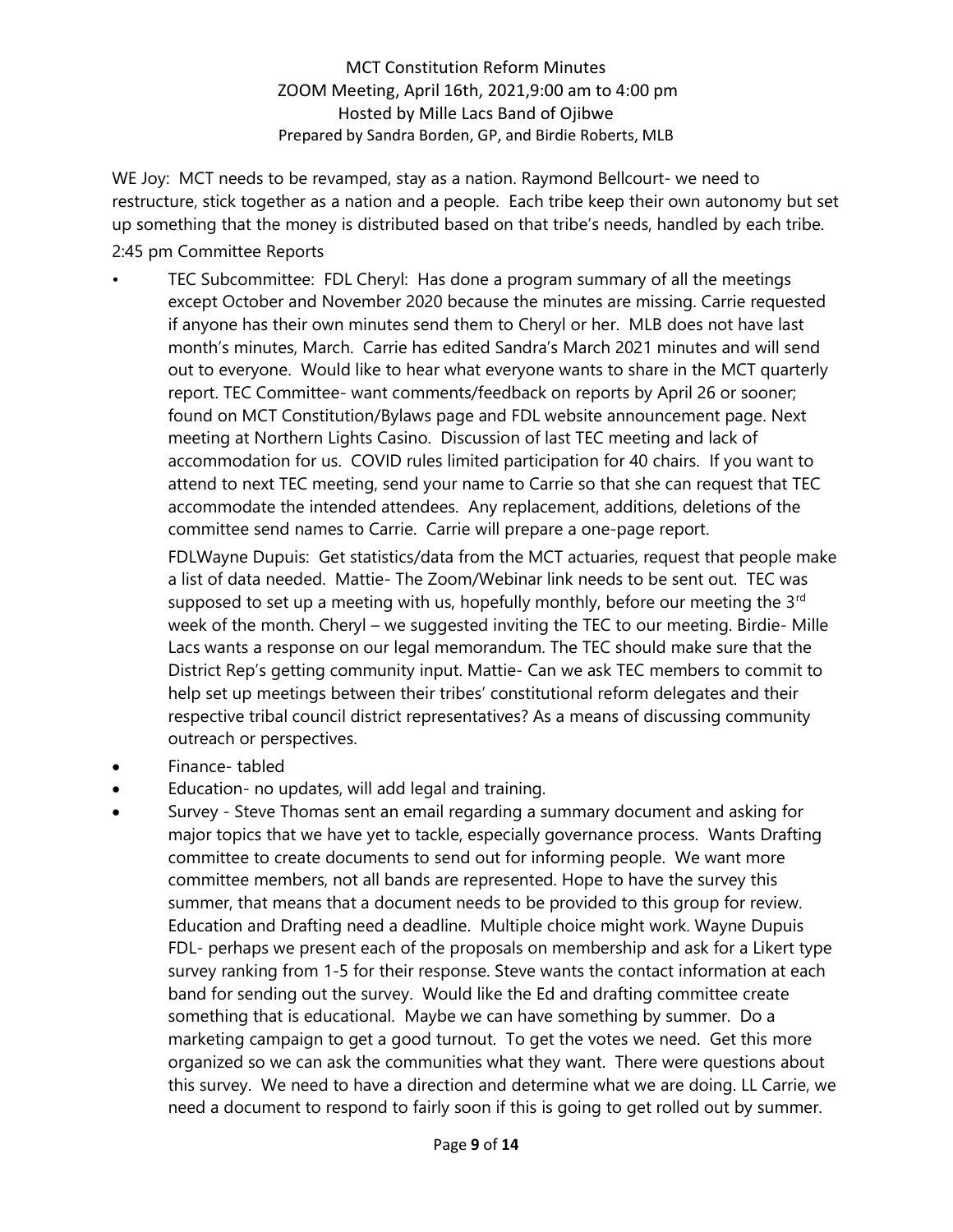Joy and Annette get their document to Steve. Put together what you can and take a cut at it. Get it to us by May. Have to access funds to do this. Google has survey app. Survey can reach out to Carrie for assistance. We got to get everyone engaged. Talked about emails, need to continue to update the emails.

- Drafting- Jason Decker is not aware of any meetings. There haven't been any meetings. Carrie will send out reminders that they have to provide updates each meeting. We have to re-center the drafting subcommittee. FDL if they can draft a document so survey can annotate how to get a hold of their drafting representative. Carrie we might be at a place to keep our own website instead of relying on FDLs website. FDL Cheryl advised there are many things posted on their website and each committee needs to ensure they have their information included and updated.
- Facilitation- Jason Decker- We will stay with the formula of meeting on Friday two weeks before the scheduled meeting. FDL wants to do the agenda process sooner than that. Agenda is needed sooner, and use a standard time for meeting. Next Facilitation meeting April 23<sup>rd</sup>. Make sure if you are not able to attend, contact Carrie so the committee doesn't wait for you to attend.

The TEC does not have many of our minutes posted.

FDL has decided we were going to allow descendants to participate if we do not have enough enrolled members. We are working on an SOP that doesn't take away any enrolled member's vote. LL Carrie, young and all people are welcomed at our meetings, their voices should be there with us. Must be a delegate to vote.

Cheryl Edwards will send out a summary document of our minutes.

Wally - There is an 1855 treaty meeting at Sandy Lake, anyone is invited.

# NEXT ZOOM MEETING DATE: May 21, 2021, 9 am to 4 pm CDT

NEXT MEETING HOST, INVOCATION, AND MEETING MINUTES- White Earth 3:54 pm Adjourn.

### Chat documentation:

### Wayne Dupius

he last sentence in your recommendation "as long as the Mille Lacs Band remains associated with the MCT and the MCT constitution maintains a blood quantum requirement. Does this counter the idea that the use of blood quantum is a colonization or racial construct?

### Joy Annette

A band is not a tribe. The tribe is the Anishinabe. Bands include ML Pillager, Red lake Pembina, Mississippi..etc.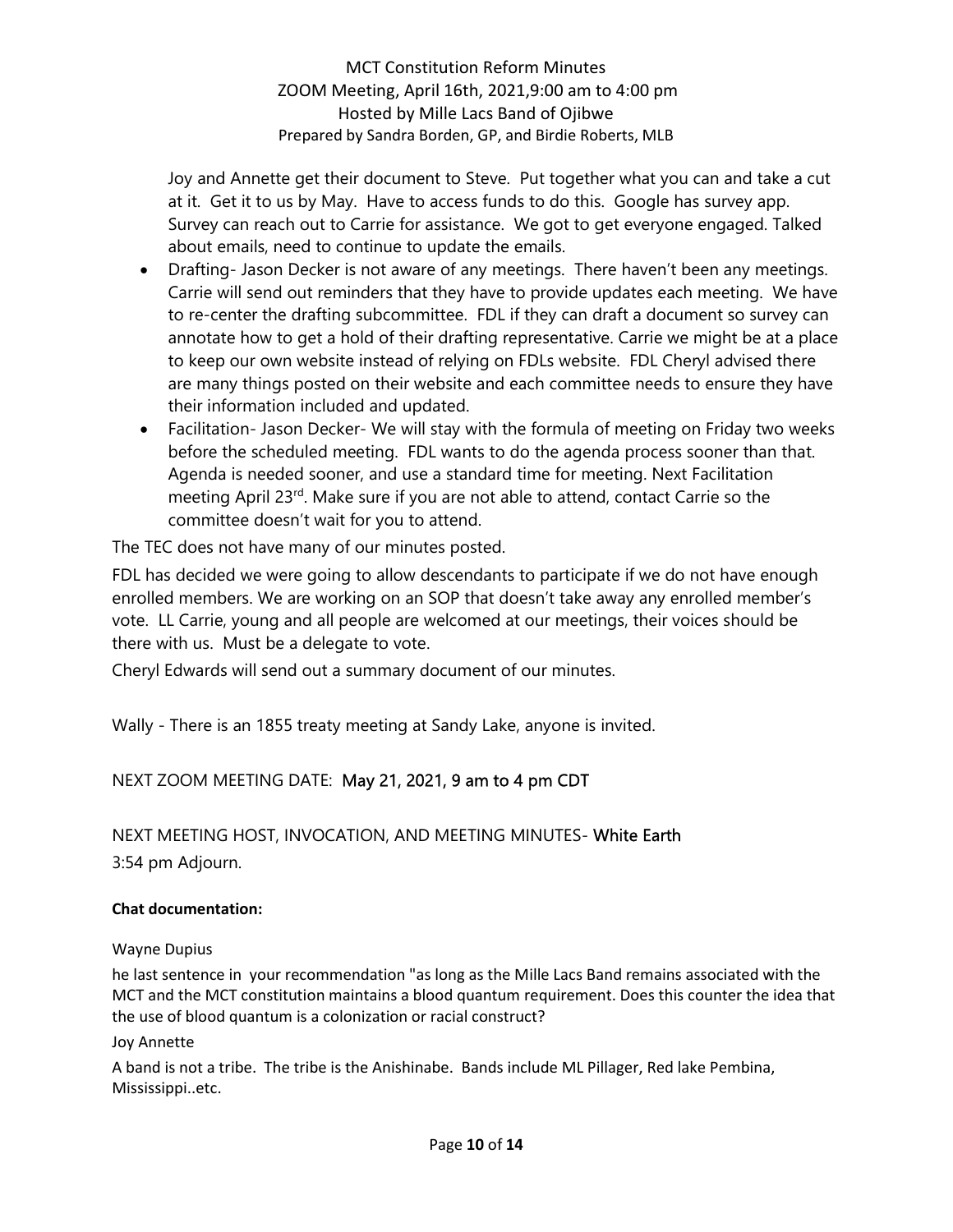Michaa Aubid

It was worded that way because the Mille lacs reservation was considered to not exist at the time of the constitution.. thus the language is worded to refer to specific ppl who remained there at that time!

Perry Skinway

so the mct existed before the constitution?

Joy Annette

MCT must verify and accept membership applications and one is not a member until MCT puts a "stamp" of approval. So they do determine membership that reservations bring forward to be accepted.

Wayne D.

I think the blood quantum requirement is contrary to the 14th amendment to the constitution of the United States.

Deb Nookomis

how is Red Lake able to maintain themselves without 'govtmt funding'?

Joy

We were "charged with constirution "REFORM" not constitution re-worded. We as a delegation were not given a deadline.

Deb

Hence! the reason I've said we need to just burn the current constitution, as 'we' didnt write it!

Gaawiin

Joy Annette

traditionally, if someone is talking no one interupts them and gives them a time line. What was meant to be said was said.

Iphone

It's the moratoriums that are in effect that determined that.

From LL Sally Fineday to Everyone: 12:07 PM

I am always going to bring about the fact that blood quantum is racism and we need to recognize this fact and move on.

From FDL Cheryl Edwards to Everyone: 12:08 PM

I agree, Sally. Miigwech!

Wayne Dupuis FdL to Everyone: 12:08 PM

gegate! Sally

CarrieD Aspinwall to Everyone: 12:53 PM

Here is the document of the DRAFT timeline that we discussed this morning. Nothing in stone, just a template we can use and edit as we see appropriate

My email to send each band's position for the TEC progress report scheduled for April 30th. I need responses by the 26th in order to get our materials on the Agenda carriedaspinwall@gmail.com and Cheryl Edwards' email is: cedwards1@css.edu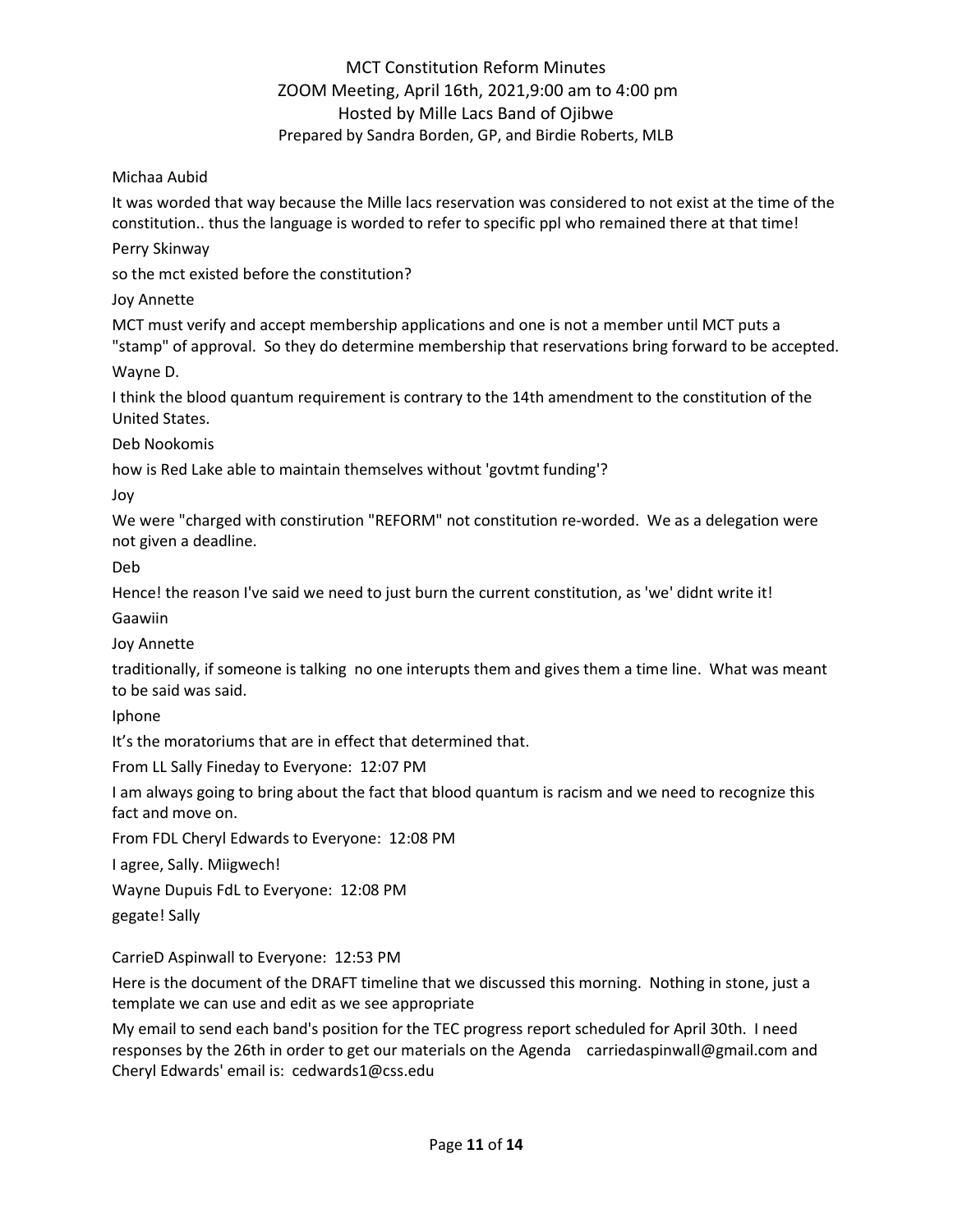#### Joy Annette WE to Everyone: 01:05 PM

sending anything to the TEC other than stating that the delegation did not come to a consensus is against the rules we as a delegation came to when we first met.

CarrieD Aspinwall to Everyone: 01:06 PM acknowledged and if you/White Earth can place in writing we will include in our report update to TEC

Cheryl Edwards to Everyone: 01:14 PM No minutes only agenda for October 2020 November 2020 Does anyone have these? March 2021 also.

CarrieD Aspinwall to Everyone: 01:16 PM Sandra Borden drafted our March 2021 minutes, can you share here in the chat and I can also send via email to all

Wayne Dupuis FdL to Everyone: 01:24 PM

request for qualifications

I mean if this is the route we go we should put out a request for qualifications, we would need someone experienced in constitutional law

At one time there was a FDL descendent that has extensive experience in constitutional law that was interested.

Jason Decker to Everyone: 01:24 PM https://americanstudies.unc.edu/keith-richotte-jr/

Wayne Dupuis FdL to Everyone: 01:28 PM

we could put that in the chat as well, and we can save this individually or use this as a repository (the chat)

Elaine Fleming to Everyone: 01:30 PM Wouldn't we be writing individual constitutions and not one?

Maria to Everyone: 01:33 PM Mille lacs does have their own laws and statues. From FDL Cheryl Edwards to Everyone: 01:34 PM https://146a1cc6-3e12-47f8-98d4- 013d2ab604f4.filesusr.com/ugd/5aaad0\_e231a4e732294b76a7593c35b3c53bef.pdf

Maria to Everyone: 01:36 PM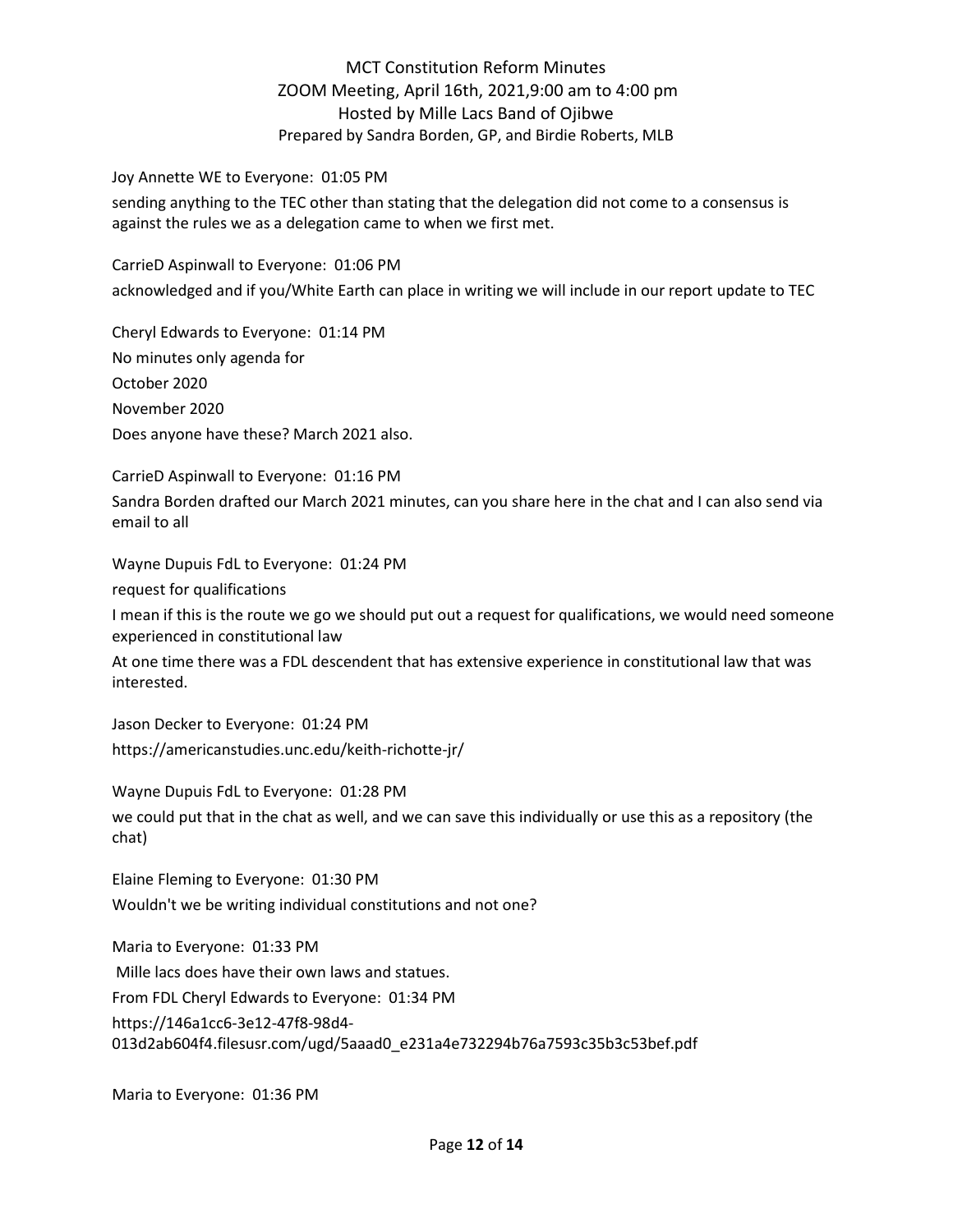### WORDS MATTER! it is not a government We don't want to give away any of our sovereignty MCT is not a tribe!

Joy Annette WE to Everyone: 01:37 PM Mille Lacs is still recognized as being part of MCT and the TEC

lyz Jaakola to Everyone: 01:39 PM

A while ago I had suggested this sort of an idea, as well. The MCT is a business/organization, so it can still be that and do business on behalf of each band when we want that to happen. But each tribe takes their own stand as an individual sovereign. MCT would become a " division" maybe

Joy Annette WE to Everyone: 01:39 PM

We are a the Anishinabe TRIBE, by buying into separation, you are buying into what the federal gov't has been trying to do in divide and conquer

lyz Jaakola to Everyone: 01:46 PMTo clarify my statement, sovereign isn't only for large groups or governments... each person has sovereign rights, each family, each clan, each village, (each city, each state)... and nations, as well. Sovereignty is defined, it's not an absolute.

Wayne Dupuis FdL to Everyone: 01:55 PM

I would hope we can put together some type of confederacy among all Anishinabe tribes. Our government should be as local as possible, for example each Band. But also have the connection to all for some things we need to represent the whole.

CarrieD Aspinwall to Everyone: 02:00 PM

I gotta leave for a bit BRB

ok back

I see ya Michaa, your next

Maria to Everyone: 02:01 PM MARIA TEXT THIS WAS FROM JAY

"Sovereignty" is the pathway to true Self- Determination! Sovereignty means one does not rely on the laws of another jurisdiction!!

delegate@fdlconstitution.org to Everyone: 02:01 PM A centralized bank for native organizations?

lyz Jaakola to Everyone: 02:02 PM Geget!

Maria to Everyone: 02:03 PM